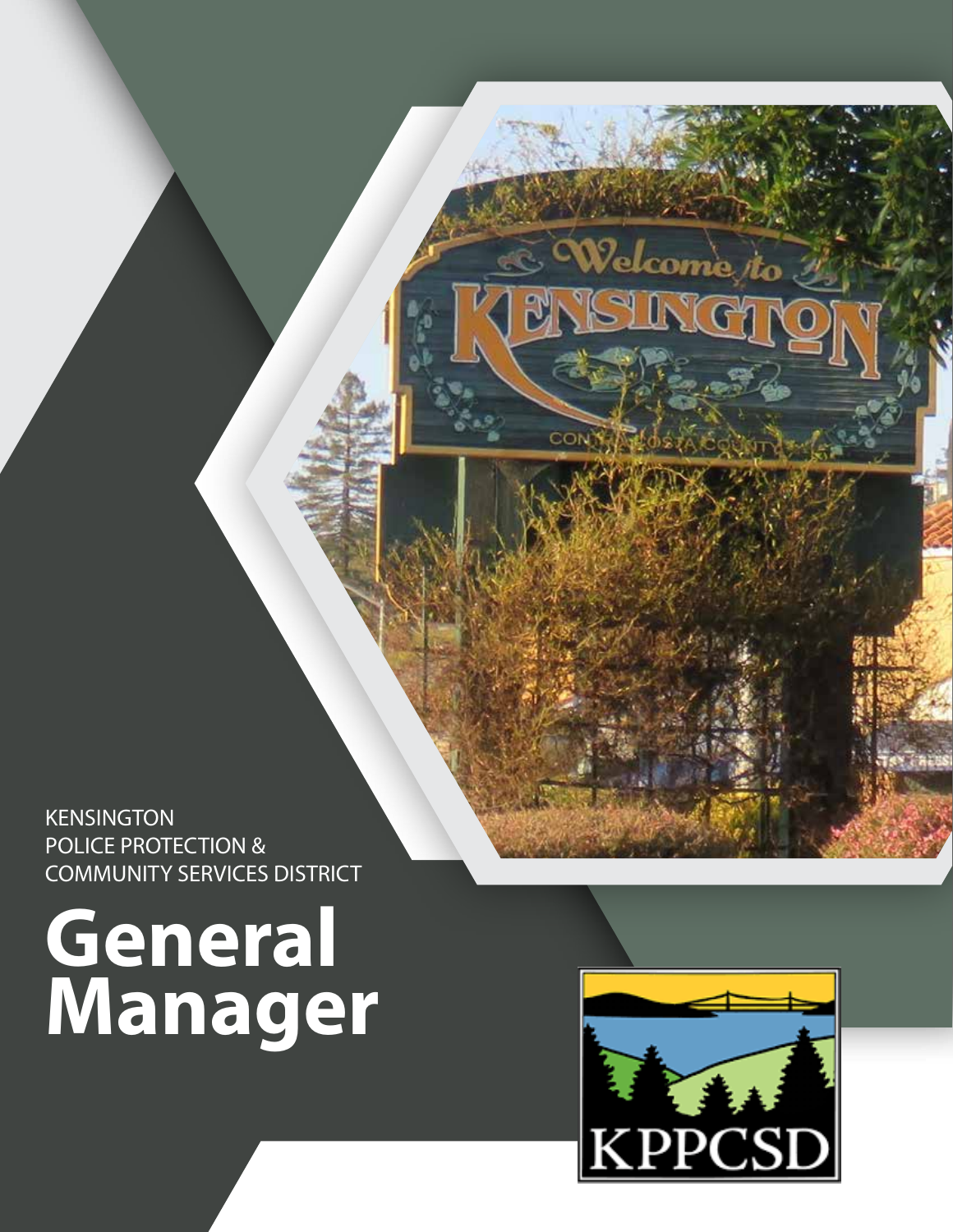



### **THE COMMUNITY**

Kensington is an unincorporated community located in the Berkeley Hills, part of the San Francisco Bay Area, in Contra Costa County, California. The community occupies approximately one square mile and has a population of approximately 5,500 residents, including many distinguished University of California, Berkeley professors, Nobel Prize Laureates, and other notable San Francisco Bay Area professionals. Land use is almost exclusively residential, with two small, local-serving commercial areas. Kensington is among the safest places to live in California, with one of the nation's top public elementary schools.

# **THE ORGANIZATION**

The Kensington Police Protection & Community Services District (KPPCSD) is a Community Services District that provides police protection, parks and recreation, and waste management services to the unincorporated area of Kensington. Fire service is provided by the Kensington Fire Protection District, and most other traditional municipal services in Kensington are provided by Contra Costa County. Kensington residents are actively involved in the governance of their community through this special district.

Each of the four major functional areas of KPPCSD are:

- » Kensington Police Officers perform a variety of services which includes patrol response to crimes in-progress, traffic enforcement, first aid and CPR, investigations, warrant and subpoena service, and other law enforcement duties.
- » KPPCSD maintains a recently renovated Community Center, Kensington Park with amenities, including the tot lot, swings, picnic areas, basketball court, and tennis courts.
- » KPPCSD partners with the Kensington Community Council (KCC) to offer a variety of educational and recreational classes and programs such as the Kensington After School Enrichment Program ("KASEP"), Summer Day Camps, youth and teen events, and adult physical fitness classes. KCC is a non-profit that also helps raise funds and provides volunteers to help maintain the Community Center and Kensington Park.
- » The KPPCSD provides both residential and commercial collection services for recyclables, trash, and green waste (no food) through a franchise agreement with Bay View Refuse and Recycling.
- » The Administration section oversees business and finance functions of the District.

The KPPCSD has an operational budget of \$3.5 million, approximately 75% of which funds the police department. There are six staff members with an additional 10.5 in the Police Department. It contracts with a law firm for a General Counsel and other legal support.

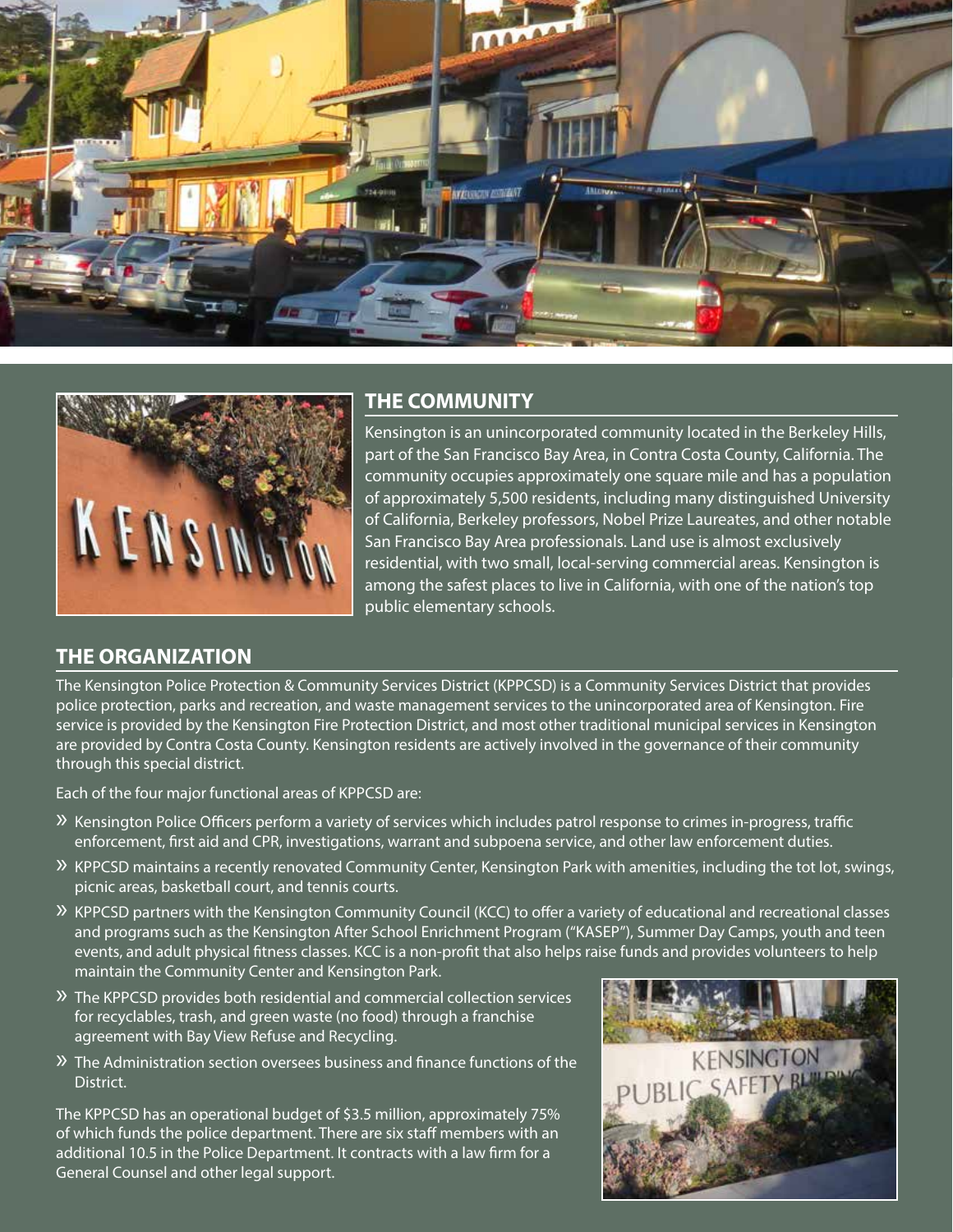

# **GOVERNANCE**

KPPCSD is governed by five unpaid board members elected into office by the community to serve staggered four-year terms. The Board elects one of its members to serve as Board President and one to serve as Board Vice President for each calendar year. The President of the Board assigns each of the Board members to serve as Chairpersons for the various committees serving the Board.

Revenue to support KPPCSD is mostly property related, including a share of the base (1%) property taxes, two voter-approved property tax overrides, and a landscape maintenance district that partially supports park maintenance.

To learn more about KPPCSD, go to:<https://www.kppcsd.org/>



# **THE POSITION**

The General Manager implements policies at the direction of the Board of Directors and advises the Board on efficient delivery of services and best practices to achieve an effective organization. This includes oversight of major projects and working cross-sectionally to explore methods to improve accountability, fiscal stability, cost effectiveness, and professional standards. A background working with public safety departments and related unions is helpful, as is knowledge of community services and contract development and negotiations. A background managing a police department is a plus.

#### **Priorities and Opportunities**

- $\mathcal Y$  Finalize a strategy to meet long-term facilities needs for the Police Department and administrative staff, and initiate its implementation.
- » Work with the Kensington Community Council to reinitiate recreation programming at the newly renovated Community Center, as coronavirus health restrictions are phased out.
- » Work with the solid waste service provider (Bay View) and members of the community to develop and implement service changes necessary to comply with State law, and initiate a review of collection rates, as necessary.
- » Evaluate long-term funding needs for park maintenance services, and develop strategies for meeting these revenue needs.
- » Develop and implement strategies to achieve staffing stability in the Kensington Police Department.
- » Review and implement administrative policies and procedures for efficient day-to-day management of District operations, including processes for effective human resources management, information technology management, park maintenance oversight, and customer service response.
- » Develop and maintain productive working relationships with Contra Costa County, the Kensington Fire Protection District, and other governmental and non-governmental agencies.